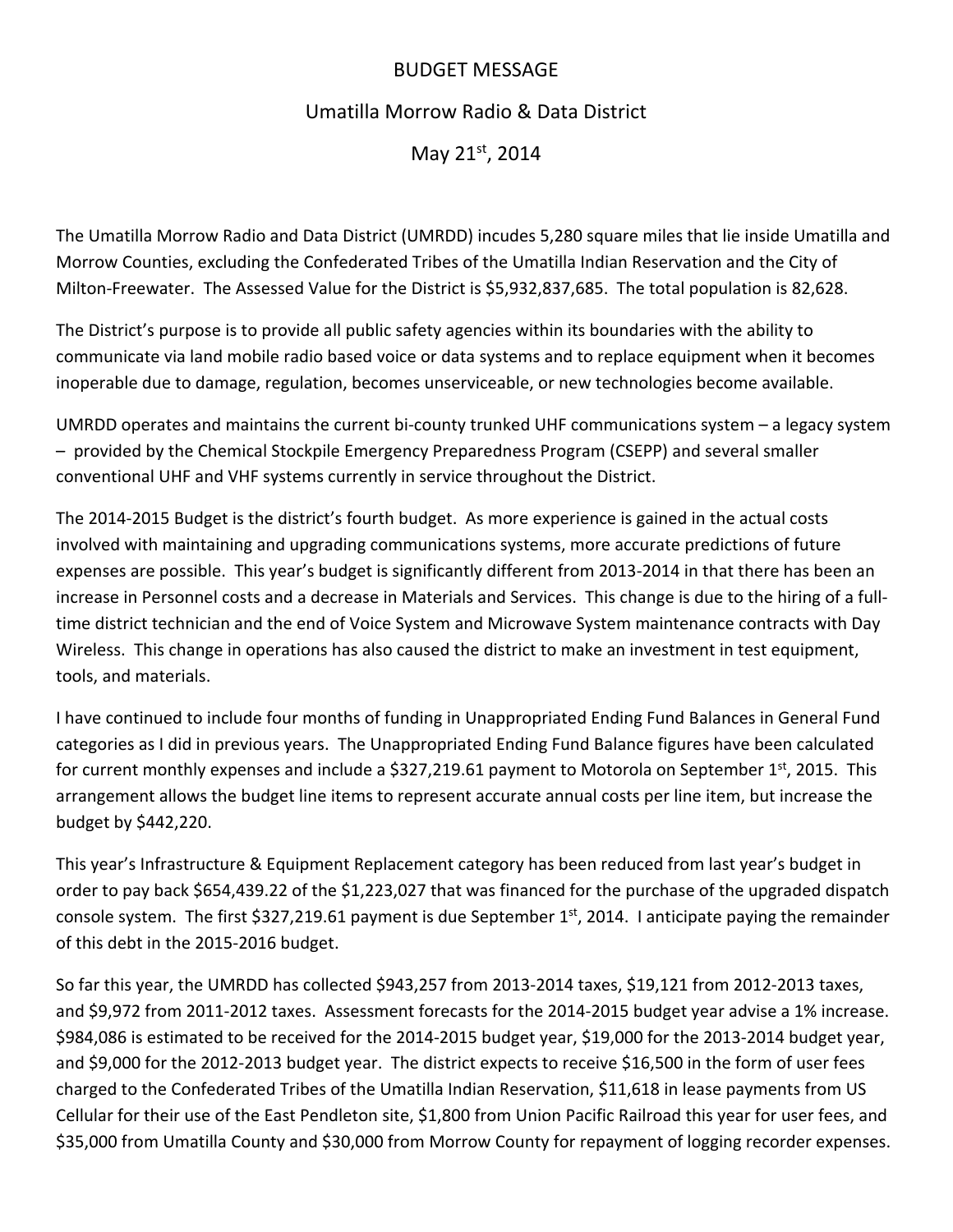The budget will be broken down by section explained line by line below.

- I. Personnel Services
	- A. Administrator Salary: No change.
	- B. Administrative/Technical Assistant Salary: No change.
	- C. Communication Technician: This is a new position paying \$68,000/year with \$2,000 added for possible overtime.
	- D. Payroll Taxes: Based on a book keeper estimate.
	- E. PERS: Based on historical cost of \$1,950.38/month and \$4,000 to absorb any fee increases.
	- F. Medical Insurance: The District pays \$1,000/month towards each employee's medical insurance costs. This item has increased with the addition of another employee who has multiple dependents. The cost of this employee's insurance is in excess of the \$1,000/month that the District pays. The District will be subtracting an extra \$9,300 from the employees pay to make up the difference. The upcoming changes caused by the Affordable Care Act will increase the cost of medical insurance offered by the district, it will be up to the board to determine how these extra costs are distributed.
	- G. Workers Comp: Based on historical cost and increases in personnel.
	- H. Life Insurance: Based on historical cost and increase in personnel.
	- I. Long Term Disability: Based on historical cost and increase in personnel.
- II. Materials and Services
	- A. Professional Services: For small projects outside of the District Administrator's field of expertise.
	- B. Voice System Maintenance: Reduced by \$50,000 with the addition of the Comm Tech position due to anticipation not renewing the agreement with Day Wireless Systems for system maintenance and less 'above contract' technician time and materials expense. Includes \$20,000 for an annual system optimization, I anticipate no longer needing go outside of the District for this work after this year.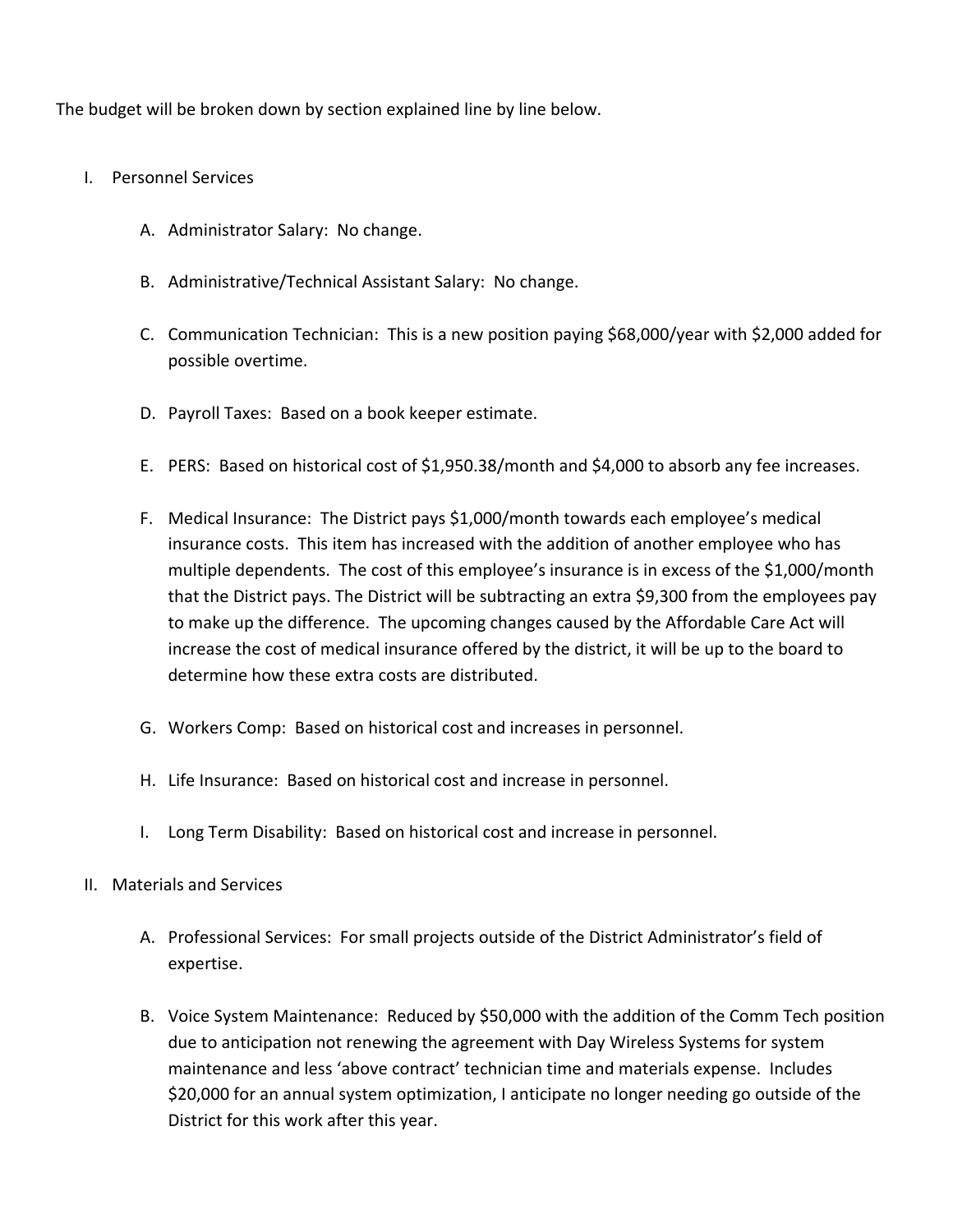- C. IT Services: Reduced by \$23,000 with the addition of the Comm Tech position because the District no longer needs support from Umatilla County for IT services. \$2,000 will provide for an internet connection independent of Umatilla County's IT Department.
- D. Microwave System Maintenance: Reduced by \$35,000 with the addition of the Comm Tech position due to anticipation not renewing the agreement with Day Wireless Systems for system maintenance and less 'above contract' technician time and materials expense.
- E. Subscriber Unit Maintenance: Historical costs.
- F. Office Supplies and Maintenance: Estimation of costs associated with the District Administrator's office equipment and consumables.
- G. Notifications and Publication: Estimation of costs associated with required publications.
- H. Training/Travel: Increased by \$10,000 in order to provide additional training for the newly hired Communication Tech position. It will also fund travel to meetings and training sessions in the region including the annual SDAO conference.
- I. Office Space Rent: Historical costs.
- J. Warehouse Rent: No longer required.
- K. Dues/Fees: Estimation based on professional association dues, audit submission fee, and Oregon Association of Public‐Safety Communications Officials (APCO fees).
- L. Subscriber Unit Software Maintenance: Based on historical costs.
- M. Insurance: Historical costs.
- N. Annual Audit: Cost of audit from Barnett & Moro, Pc.
- O. Quarterly Bookkeeping Review: No longer required.
- P. Elections: Based on historical costs.
- Q. Cell Phone and Data Card: Based on historical costs with the addition of another cell phone.
- R. Protective Clothing and Equipment: Clothing and safety equipment for the District staff.
- S. Test Equipment Maintenance: Increased due to more test equipment.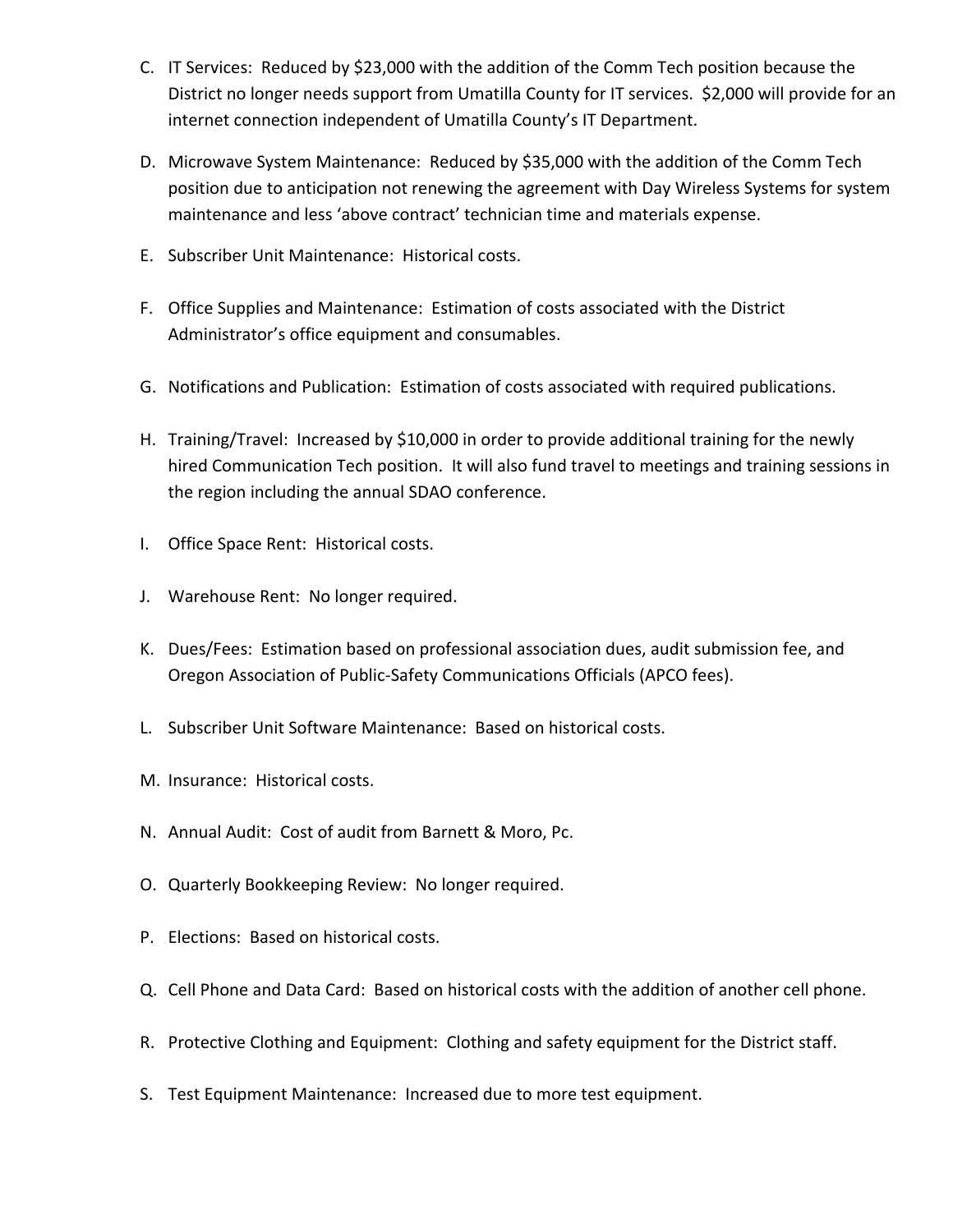- T. Vehicle Expenses: Based on historical costs and the cost of continuing to outfit a new vehicle as well as maintaining the communications trailer.
- U. Legal Expenses: Minimal costs are expected, but funds should be available.
- V. Board Expenses: Historical costs.
- W. Bookkeeping Contract: Increased costs with new book keeping agreement.
- X. Bi‐County Computer Aided Dispatch System: No longer needed.
- Y. Technical Support: A new line. Quote of \$12,000 from Motorola for Technical Support of the District's Motorola systems. Formally provided by Day Wireless Systems, for support of the new Comm Tech position.

## III. Facilities

- A. Site Leases: Increased due to the recent acquisition of the Weston Mountain site and a possible new site lease.
- B. Site Maintenance: Estimated costs of power, propane, weed abatement, HVAC, tower, building, road, UPS and generator maintenance.
- C. Site Property: A new line. Estimated cost of purchasing the property at the Boardman site.
- D. Site Development: A new line. UMRDD may partner with the State of Oregon for the improvement of an existing ODOT site on Cabbage Hill. This site will provide a microwave connection to the Weston Mountain site and a reduced lease cost over the existing US Cellular site on Cabbage Hill.

## IV. Equipment

- A. Site Equipment: Costs of adding additional site/fixed equipment and network equipment.
- B. Field Equipment: Costs of field radio equipment.
- C. Interoperability Equipment: Mobile and fixed interoperability equipment.
- D. Channel Bank Upgrade Project: No longer needed.
- E. Test Equipment: Expected cost of new test equipment.